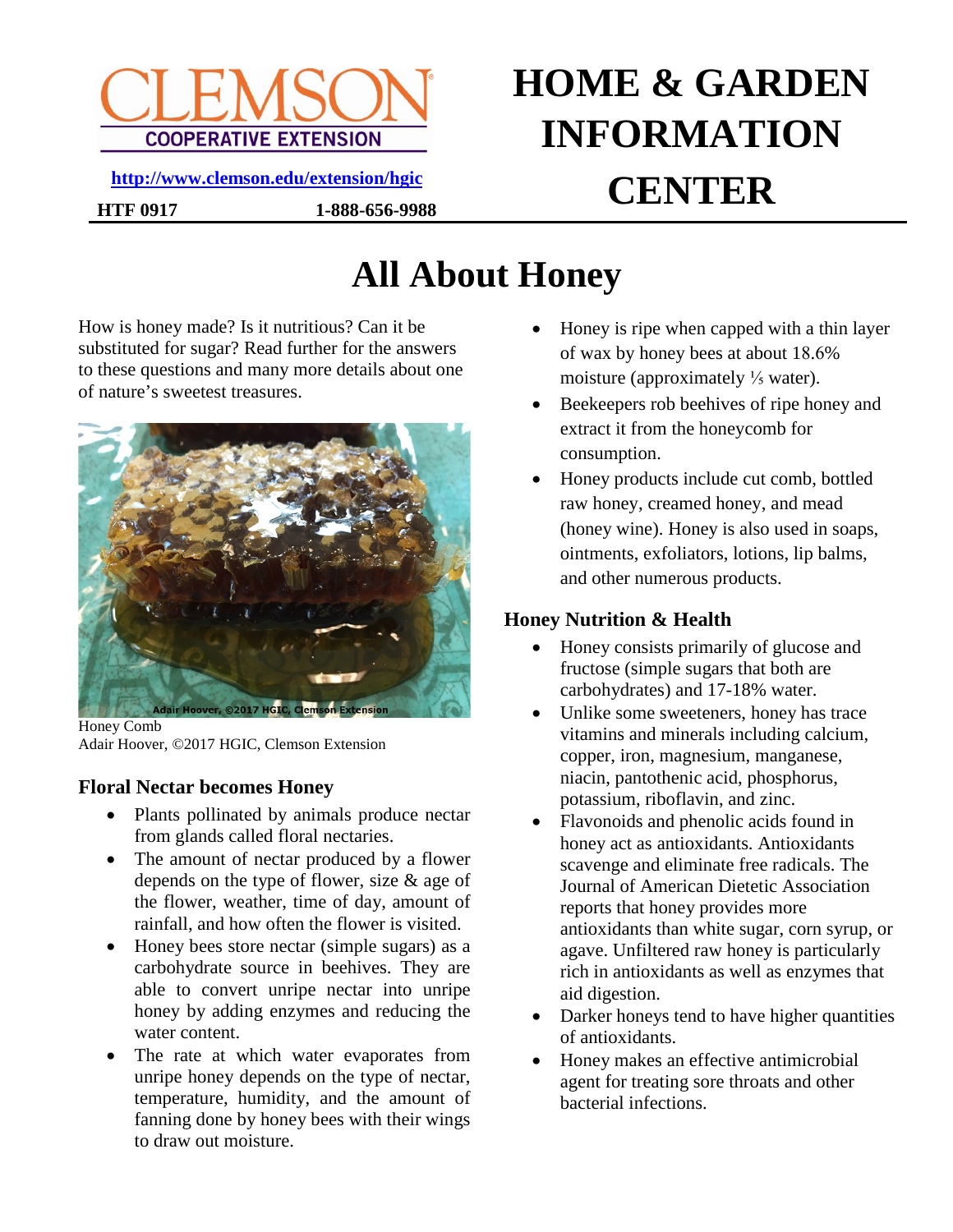Bee pollen is believed to reduce the symptoms of pollen-related allergies through inoculation.

#### **Why process honey and does it create a final product that is less nutritious?**

- While there is no official U.S. federal definition of "raw" honey, it generally refers to honey that has not been heated or filtered. Often claims are made that raw honey is more nutritious or "healthier". This is primarily because raw honey may contain small amounts of pollen grains that are often removed during processing or filtering.
- Honey is produced by honey bees from the nectar of plants, not pollen. Pollen occurs only incidentally in honey. The amount of pollen in honey is miniscule and insufficient enough to impact the nutrient value of honey.
- A 2012 study by the National Honey Board analyzed vitamins, minerals, and antioxidant levels in raw and processed honey. The study showed that processing significantly reduced the pollen content of the honey, but did not affect the nutrient content or antioxidant activity. This led researchers to conclude that the micronutrient profile of honey is not associated with its pollen content and is not affected by commercial processing. The 2012 study and abstract with statistical analysis were presented at the Federation of American Societies for Experimental Biology (FASEB) Conference.

**\*Note\*** The National Honey Board is not an educational research institute.

#### **Food Safety Considerations**

- The primary food safety issue related to honey is infant botulism. Because infants have an immature geostatistical tract, the spores of the *Clostridium* bacteria (the causal pathogen of botulism) are provided the amount of time needed and the environment to produce toxins. Babies under the age of 1 should not eat honey.
- Honey should be stored in a clean airtight container. Honey is hydroscopic, which means it draws in moisture. Addition of

moisture to honey can create favorable conditions for mold and yeast growth.

• Honey may crystallize or granulate as it gets older, is refrigerated, or is frozen. This is a natural process and does not harm the honey in any way. To convert crystallized honey to a liquid form, place the opened honey jar in a heat-safe container of approximately 1-2 inches of hot (not boiling) water. Crystals will begin to disappear. Be careful not to overheat honey. Excessive heat can cause honey to change color and flavor. Honey in liquid form makes filling containers easier.

#### **Using Honey as a Sugar Substitute**

- Honey is denser than sugar. One teaspoon of honey has 69 calories and one teaspoon of processed white sugar has 48 calories.
- Begin substitutions by replacing the amount of sugar called for in the recipe with half the amount of honey.

Example. If the recipe calls for 1 cup of sugar, substitute with  $\frac{1}{2}$  cup of honey.

- When making your own substitutions:
	- o Cakes Replace the sugar in a cake recipe with ½ the honey.
	- o Cookies Substitution quantities depend on the type of cookie.
	- o Brownies Replace the sugar with  $\frac{1}{2}$ the honey.
	- o Fruit bars Replace the sugar with ⅔ the honey.
	- o Ginger snaps Replace the sugar with  $\frac{1}{3}$  the honey.
- Honey can be substituted in equal measure for other liquid sweeteners such as sorghum, molasses, or maple syrup.



Example of measurements when substituting sugar with honey.

LayLa Burgess, ©2017 HGIC, Clemson Extension